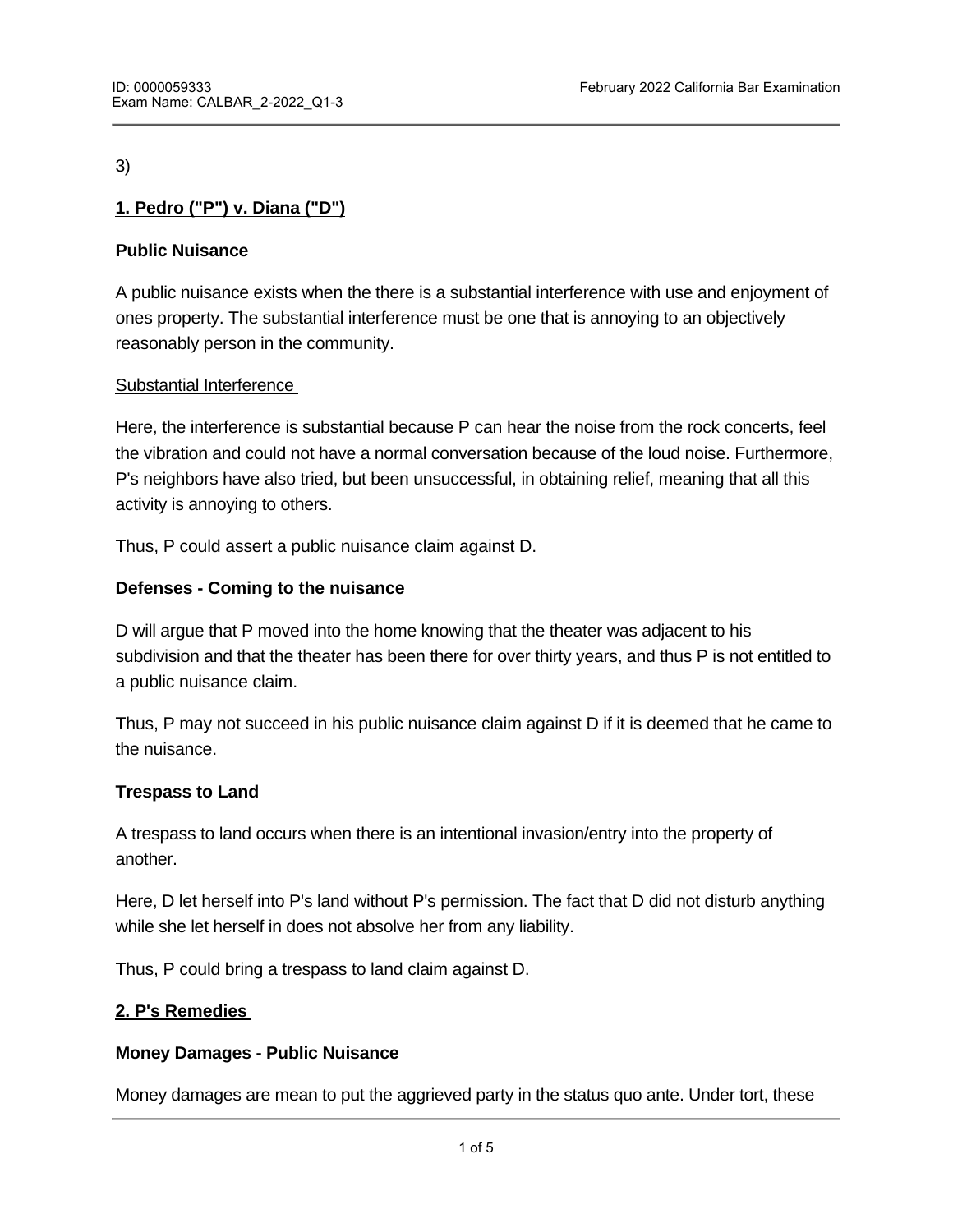remedies are general damages which include compensatory and special damages.

Here, P may argue that he is owed compensatory damages for the public nuisance because he would like to be put in the position he was in before he entered purchased the house or in the alternative for money to sound proof his home.

## **Limitations to Damages**

Limitations are limited to the extent that they are caused by that tort, certain, foreseeable and unavoidable.

Here, the even though the damages are the but for and proximate cause of nuisance, the damages are not certain because you cannot quantify the amount of discomfort P is going through. P may argue that it's a priceless thing to be able to live without the noise and vibration on the weekends. Further, P did move into the new house knowing that there was a theater adjacent to the house subdivision in which he was purchasing, so in that regard this was not unavoidable.

Thus, money damages may not be awarded.

## **Money Damages - Trespass to Land**

See rule above.

Here, P will argue that he is owed damages for D's trespass to land. With respect to the trespass to land, it is possible that the court may also determine that because D did not disturb anything there may be a case for only nominal damages.

### **Limitations to Damages**

See rule above.

Here, P did not suffer any real damage by D's trespass and damages are limited to but for and proximate causes.

Thus, money damages may not be awarded.

## **Temporary Restraining Order - TRO**

A TRO is an in personam order to preserve the status quo until the case is heard on the merits. A TRO requires that there be irreparable harm, likelihood of success on the merits, inadequate remedy at law, and a balance of hardships. A TRO is usually issued for 14 days.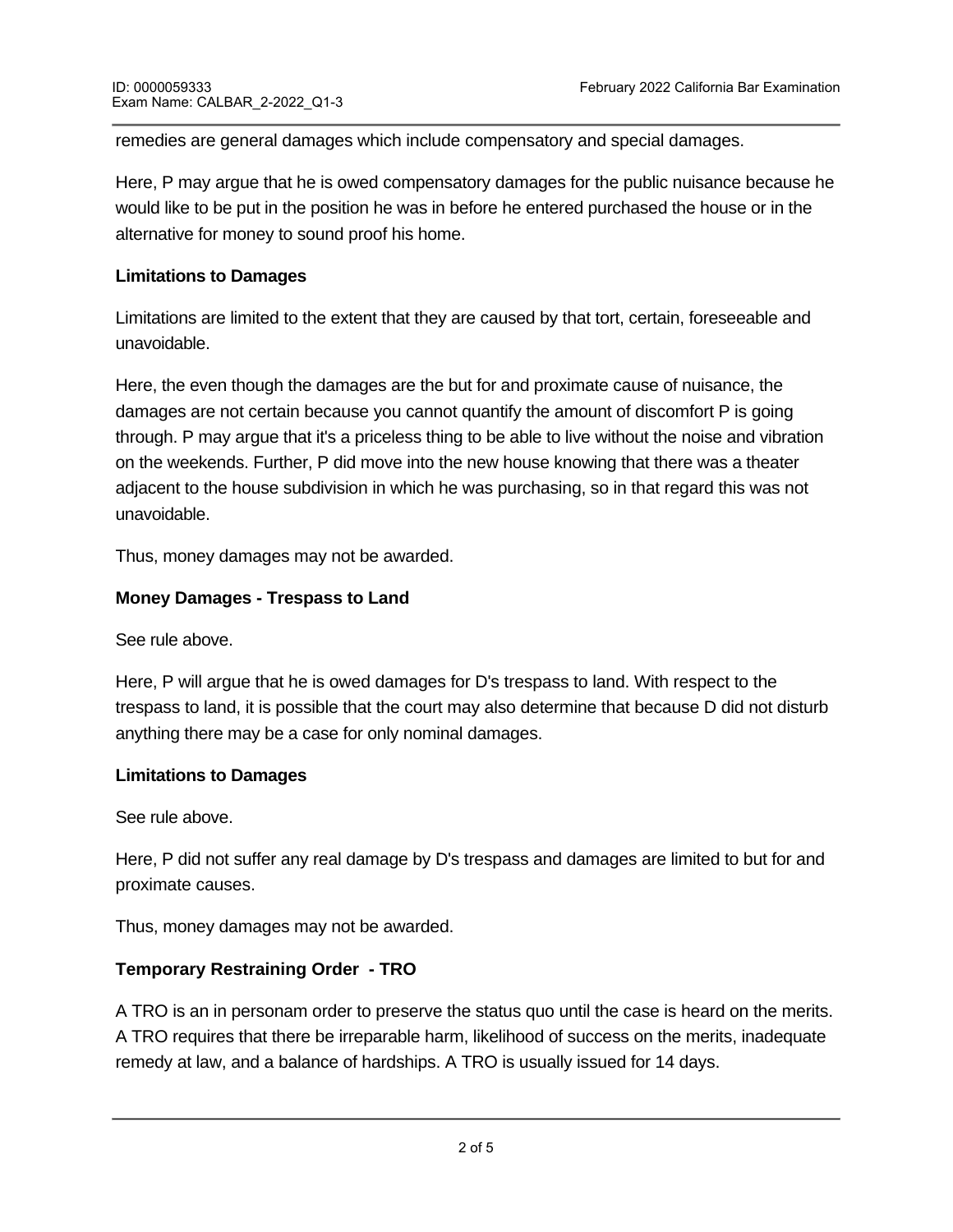### Irreparable Harm

For a TRO there must be irreparable harm. When land is involved it is presumed unique and unable to be replaced.

Here, P is can demonstrate irreparable harm because money damages are not calculable, see above, and thus his only real option for a remedy is to obtain an injunction. Further, this involves P's house, land, and P bought this house specifically because he thought that it was a perfect place to raise a family.

Thus, P can demonstrate irreparable harm.

#### Likelihood of Success on the Merits

As discussed above, the likelihood that P will win on his claim against D for public nuisance is very likely.

Thus, P will likely satisfy this requirement.

#### **Inadequate Remedy at Law**

An inadequate remedy at law means that money damages are not calculable or sufficient to remedy the claim.

As discussed above, money damages are uncertain because it is hard to quantify in dollars how much P's use and enjoyment of his house on the weekends would be worth.

Thus, there is an inadequate remedy at law.

### Balance of Hardships

The balance of the hardship on the party against whom enforcement is sought is balanced on the hardship without the TRO.

Here, the hardship to D will be that she will be unable to host rock concerts on the weekend until the case is heard on the merits which means that she will have to either postpone current scheduled concerts and will also need to forego all that revenue that comes with not having concerts for the time that the TRO is effective for. On the other hand, the TRO is only good for 14 days, which means that at most D will forego, at most, two weekends of concerts. D will argue that two weekends is a lot of money and a huge hardship and cancelling two weekends may not really make a big difference for P if she happens to defend against P's claim.

Thus, on balance D may have a stronger argument against the TRO.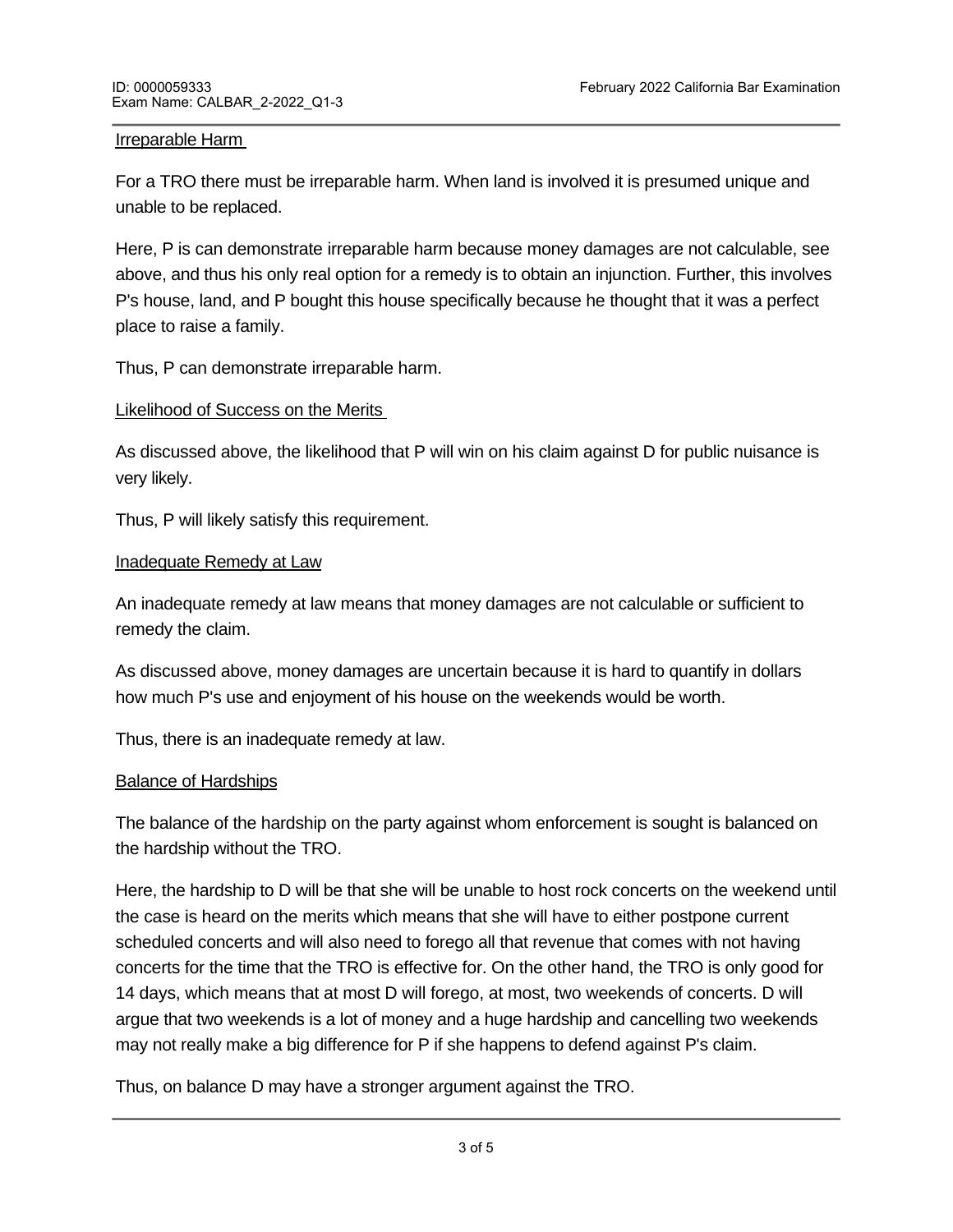## **Permanent Injunction**

A permanent injunction is a court order telling someone to refrain from or to do something.

Here, P may request a permanent injunction to prevent D from holding these rock concerts that affect him and his neighbors.

### Irreparable Harm

For a permanent injunction there must be irreparable harm. When land is involved it is presumed unique and unable to be replaced.

Here, P is can demonstrate irreparable harm because money damages are not calculable, see above, and thus his only real option for a remedy is to obtain an injunction. Further, this involves P's house, land, and P bought this house specifically because he thought that it was a perfect place to raise a family.

Thus, P can demonstrate irreparable harm.

#### Public Interest

Here, D will argue that the public has an interest in keeping the theater as it employs about 200 people and it also has been a focus of the city's cultural scene, which presumable means money for the city as well. On the other hand, P will argue that him and his neighbors also have a public interest in living in peace without noise and vibration.

Thus, it may be deemed that the public in keeping the rock concerts outweighs P's interests.

#### Feasibility of Enforcement

A court prefers one time actions when issuing permanent injunctions, it does not want to have to monitor an injunction.

Here, the court can completely ban all rock concerts on the weekends and that would be an order that would be feasibly for the court to enforce and would not have a problem issuing. On the other hand, other kinds of permanent injunctions that would limit the times and noise levels of the concerts would be harder to enforce and require the court more resources and time as well as cause P to have to keep coming to court if he feels the injunction orders have been violated.

Thus, it depends on the injunction issued whether there is feasibility of enforcement.

### Balance of Hardships